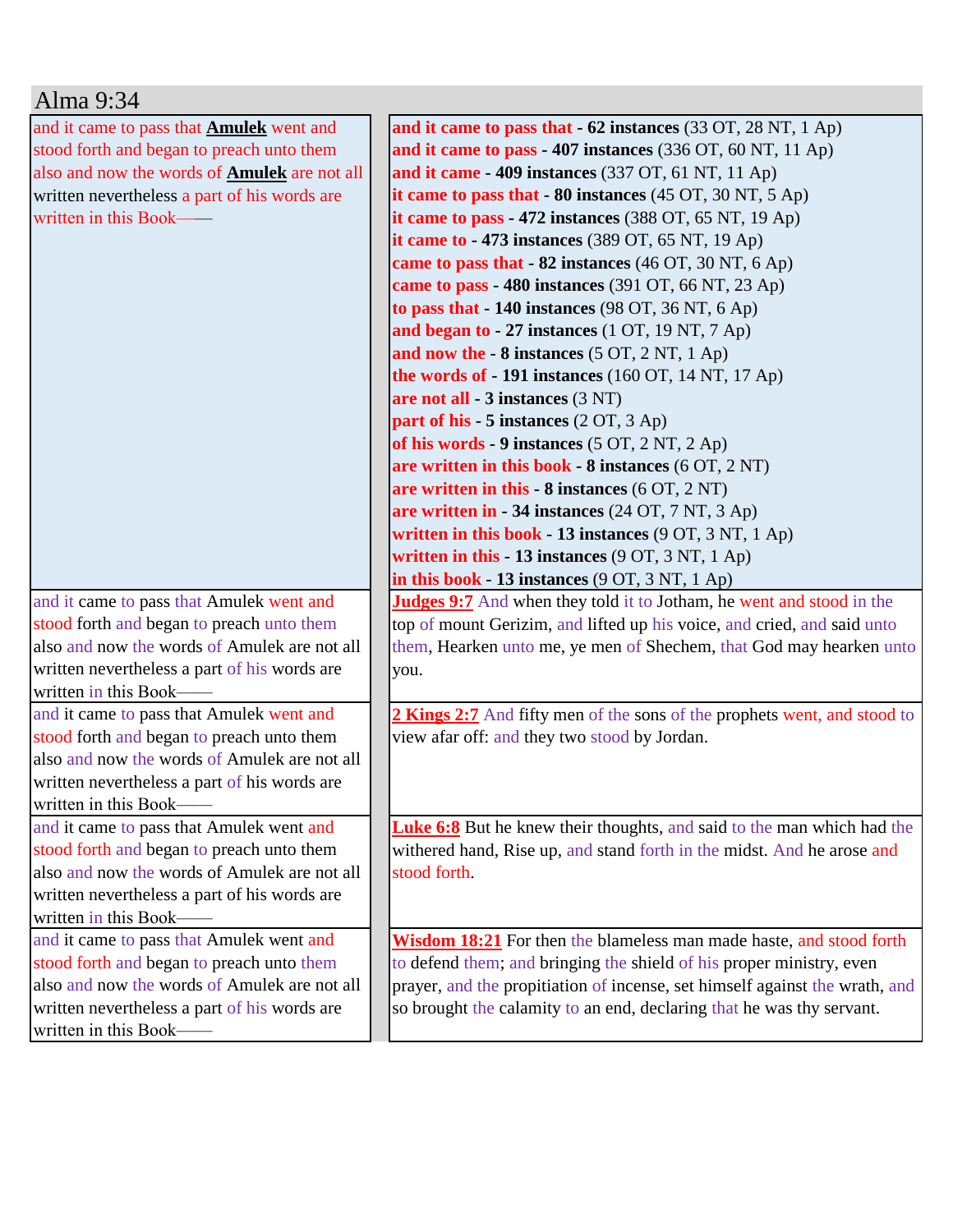| and it came to pass that Amulek went and     | <b>Mark 8:11</b> And the Pharisees came forth, and began to question with       |
|----------------------------------------------|---------------------------------------------------------------------------------|
| stood forth and began to preach unto them    | him, seeking of him a sign from heaven, tempting him.                           |
| also and now the words of Amulek are not all |                                                                                 |
| written nevertheless a part of his words are |                                                                                 |
| written in this Book-                        |                                                                                 |
| and it came to pass that Amulek went and     | <b>Matthew 4:17</b> From that time Jesus began to preach, and to say, Repent:   |
| stood forth and began to preach unto them    | for the kingdom of heaven is at hand.                                           |
| also and now the words of Amulek are not all |                                                                                 |
| written nevertheless a part of his words are |                                                                                 |
| written in this Book-                        |                                                                                 |
| and it came to pass that Amulek went and     | <b>Revelation 14:6</b> And I saw another angel fly in the midst of heaven,      |
| stood forth and began to preach unto them    | having the everlasting gospel to preach unto them that dwell on the earth,      |
| also and now the words of Amulek are not all | and to every nation, and kindred, and tongue, and people,                       |
| written nevertheless a part of his words are |                                                                                 |
| written in this Book—                        |                                                                                 |
| and it came to pass that Amulek went and     | Acts 10:42 And he commanded us to preach unto the people, and to                |
| stood forth and began to preach unto them    | testify that it is he which was ordained of God to be the Judge of quick        |
| also and now the words of Amulek are not all | and dead.                                                                       |
| written nevertheless a part of his words are |                                                                                 |
| written in this Book-                        |                                                                                 |
| and it came to pass that Amulek went and     | <b>Ezekiel 20:23</b> I lifted up mine hand unto them also in the wilderness,    |
| stood forth and began to preach unto them    | that I would scatter them among the heathen, and disperse them through          |
| also and now the words of Amulek are not all | the countries;                                                                  |
| written nevertheless a part of his words are |                                                                                 |
| written in this Book—                        |                                                                                 |
| and it came to pass that Amulek went and     | Romans 4:11 And he received the sign of circumcision, a seal of the             |
| stood forth and began to preach unto them    | righteousness of the faith which he had yet being uncircumcised: that he        |
| also and now the words of Amulek are not all | might be the father of all them that believe, though they be not                |
| written nevertheless a part of his words are | circumcised; that righteousness might be imputed unto them also:                |
| written in this Book-                        |                                                                                 |
| and it came to pass that Amulek went and     | <b>Psalm 28:9</b> Save thy people, and bless thine inheritance: feed them also, |
| stood forth and began to preach unto them    | and lift them up for ever.                                                      |
| also and now the words of Amulek are not all |                                                                                 |
| written nevertheless a part of his words are |                                                                                 |
| written in this Book-                        |                                                                                 |
| and it came to pass that Amulek went and     | <b>Jeremiah 25:14</b> For many nations and great kings shall serve themselves   |
| stood forth and began to preach unto them    | of them also: and I will recompense them according to their deeds, and          |
| also and now the words of Amulek are not all | according to the works of their own hands.                                      |
| written nevertheless a part of his words are |                                                                                 |
| written in this Book-                        |                                                                                 |
| and it came to pass that Amulek went and     | <b>1 Kings 22:13</b> And the messenger that was gone to call Micaiah spake      |
| stood forth and began to preach unto them    | unto him, saying, Behold now, the words of the prophets declare good            |
| also and now the words of Amulek are not all | unto the king with one mouth: let thy word, I pray thee, be like the word       |
| written nevertheless a part of his words are | of one of them, and speak that which is good.                                   |
| written in this Book-                        |                                                                                 |